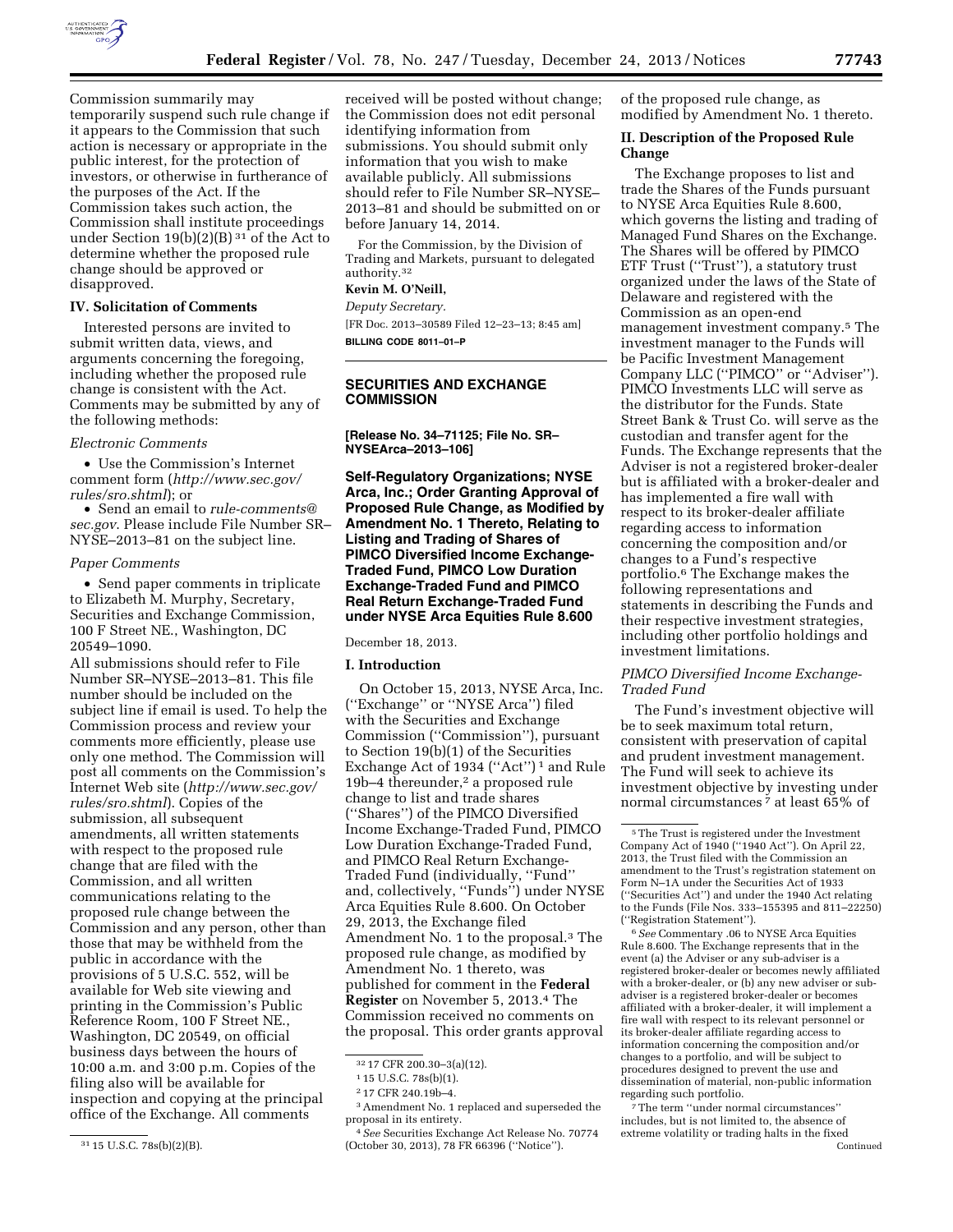its total assets in a diversified portfolio of ''Fixed Income Instruments'' of varying maturities and forward contracts on Fixed Income Instruments.

Fixed Income Instruments include bonds, debt securities and other similar instruments issued by various U.S. and non-U.S. public- or private-sector entities. Specifically, with respect to each of the Funds (except as noted below), the term ''Fixed Income Instruments'' includes: securities issued or guaranteed by the U.S. Government, its agencies or government-sponsored enterprises; corporate debt securities of U.S. and non-U.S. issuers, including convertible securities and corporate commercial paper; mortgage-backed and other asset-backed securities; inflationindexed bonds issued both by governments and corporations; eventlinked bonds; bank capital and trust preferred securities; loan participations and assignments; delayed funding loans and revolving credit facilities; bank certificates of deposit, fixed time deposits, and bankers' acceptances; repurchase agreements on Fixed Income Instruments and reverse repurchase agreements on Fixed Income Instruments; debt securities issued by states or local governments and their agencies, authorities, and other government-sponsored enterprises; obligations of non-U.S. governments or their subdivisions, agencies, and government-sponsored enterprises; and obligations of international agencies or supranational entities.<sup>8</sup>

Forwards on securities are contracts to purchase or sell securities for a fixed price at a future date beyond normal settlement time. Forwards on Fixed

8Securities issued by U.S. Government agencies or government-sponsored enterprises may not be guaranteed by the U.S. Treasury. With respect to the Funds' investments in bank capital securities, there are two common types: Tier I and Tier II. Bank capital is generally, but not always, of investment grade quality. Tier I securities are typically exchange-traded and often take the form of trust preferred securities. Tier II securities are commonly thought of as hybrids of debt and preferred stock. Tier II securities are typically traded over-thecounter, are often perpetual (with no maturity date), are callable, and have a cumulative interest deferral feature. This means that under certain conditions, the issuer bank can withhold payment of interest until a later date. However, such deferred interest payments generally earn interest. With respect to the PIMCO Real Return Exchange-Traded Fund, the term ''Fixed Income Instruments'' does not include: event-linked bonds; bank capital and trust preferred securities; loan participations and assignments; and debt securities issued by states or local governments and their agencies, authorities, and other government-sponsored enterprises.

Income Instruments are contracts to purchase or sell Fixed Income Instruments for a fixed price at a future date beyond normal settlement time. The Adviser represents that a forward will be a useful tool for gaining exposure across markets, particularly in the U.S. Treasury, U.S. agency, non-U.S. government, and mortgage markets when a Fund seeks exposure to a particular issue or maturity.<sup>9</sup> In general, forwards can be an economically attractive substitute for an underlying physical security that a Fund would otherwise purchase. Economic benefits include potentially lower transaction costs or attractive relative valuation of a forward versus a physical security (*e.g.,*  differences in yields).

A common forward commitment is a mortgage ''to be announced'' (''TBA''), which is an important vehicle for gaining exposure to the mortgage passthrough market. Mortgage TBAs provide exposure to new mortgage pools, issued by the Government National Mortgage Association, Federal National Mortgage Association, or Federal Home Loan Mortgage Corporation, which have a regular, once-a-month settlement. When a fund purchases a mortgage TBA, the underlying mortgage-related securities are delivered in the next settlement cycle (unless settlement is ''rolled'' to a future date).

The Adviser believes that liquidity of a forward settling transaction depends on the underlying issue or exposure (*e.g.,* greater liquidity for Treasuries as compared to a particular collateralized mortgage obligation). For example, the mortgage TBA market is highly liquid and positions can be easily added, rolled, or closed. According to Financial Industry Regulatory Authority (''FINRA'') Trade Reporting and Compliance Engine (''TRACE'') data, TBAs represented approximately 94% of total agency trading volume in the month of April 2013.

Forwards are marked to market daily and can be priced intraday based on the underlying issue or exposure. Intraday pricing of securities to be settled on a forward basis is often available on quotation services such as Bloomberg. The visibility of intraday prices of forwards is related to the visibility of prices of the underlying asset. Market participants can efficiently value forward settling securities as long as they have access to the relevant information, such as the underlying exposure.

On behalf of the funds it manages, PIMCO maintains standardized Master Forward Agreements in place with various counterparties. These standardized agreements include procedures for periodic collateral movement between a fund and the applicable counterparty to reflect changes in the value of forwards held by a fund.

In selecting individual Fixed Income Instruments, or in making broader sector allocations for the Fund, PIMCO will develop an outlook for interest rates, currency exchange rates and the economy, analyze credit and call risks, and use other investment selection techniques. The proportion of the Fund's assets committed to an individual investment, or investments with particular characteristics (such as quality, sector, interest rate, or maturity), will vary based on PIMCO's outlook for the U.S. economy and the economies of other countries in the world, the financial markets, and other factors. PIMCO will attempt to identify areas of the bond market that are undervalued relative to the rest of the market. PIMCO may identify these areas by grouping Fixed Income Instruments into sectors such as money markets, governments, corporates,10 mortgages, asset-backed, and international. Once investment opportunities are identified, PIMCO will shift assets among individual Fixed Income Instruments, or among sectors, depending upon changes

income markets or the financial markets generally; operational issues causing dissemination of inaccurate market information; or force majeure type events such as systems failure, natural or manmade disaster, act of God, armed conflict, act of terrorism, riot or labor disruption, or any similar intervening circumstance.

<sup>9</sup> Investments in forwards will be made in accordance with the 1940 Act and consistent with each Fund's investment objectives and policies. With respect to each of the Funds, the Adviser represents that each Fund will typically use forwards as a substitute for taking a position in the underlying asset and/or as part of a strategy designed to reduce exposure to other risks, such as interest rate or currency risk. A Fund may also use forwards to enhance returns. To limit the potential risk associated with such transactions, each Fund will segregate or ''earmark'' assets determined to be liquid by PIMCO in accordance with procedures established by the Trust's Board of Trustees and in accordance with the 1940 Act (or, as permitted by applicable regulation, enter into certain offsetting positions) to cover its obligations arising from its use of forwards. These procedures have been adopted consistent with Section 18 of the 1940 Act and related Commission guidance. In addition, each Fund will include appropriate risk disclosure in its offering documents, including leveraging risk. Leveraging risk is the risk that certain transactions of a Fund, including a Fund's use of derivatives, may give rise to leverage, causing a Fund to be more volatile than if it had not been leveraged. To mitigate leveraging risk, the Adviser will segregate or ''earmark'' liquid assets or otherwise cover the transactions that may give rise to such risk.

<sup>10</sup>While non-emerging markets corporate debt securities (excluding commercial paper) generally must have \$100 million or more par amount outstanding and significant par value traded to be considered as an eligible investment for each of the Funds, at least 80% of issues of such securities held by a Fund must have \$100 million or more par amount outstanding at the time of investment. *See also infra* note 13, regarding emerging market corporate debt securities.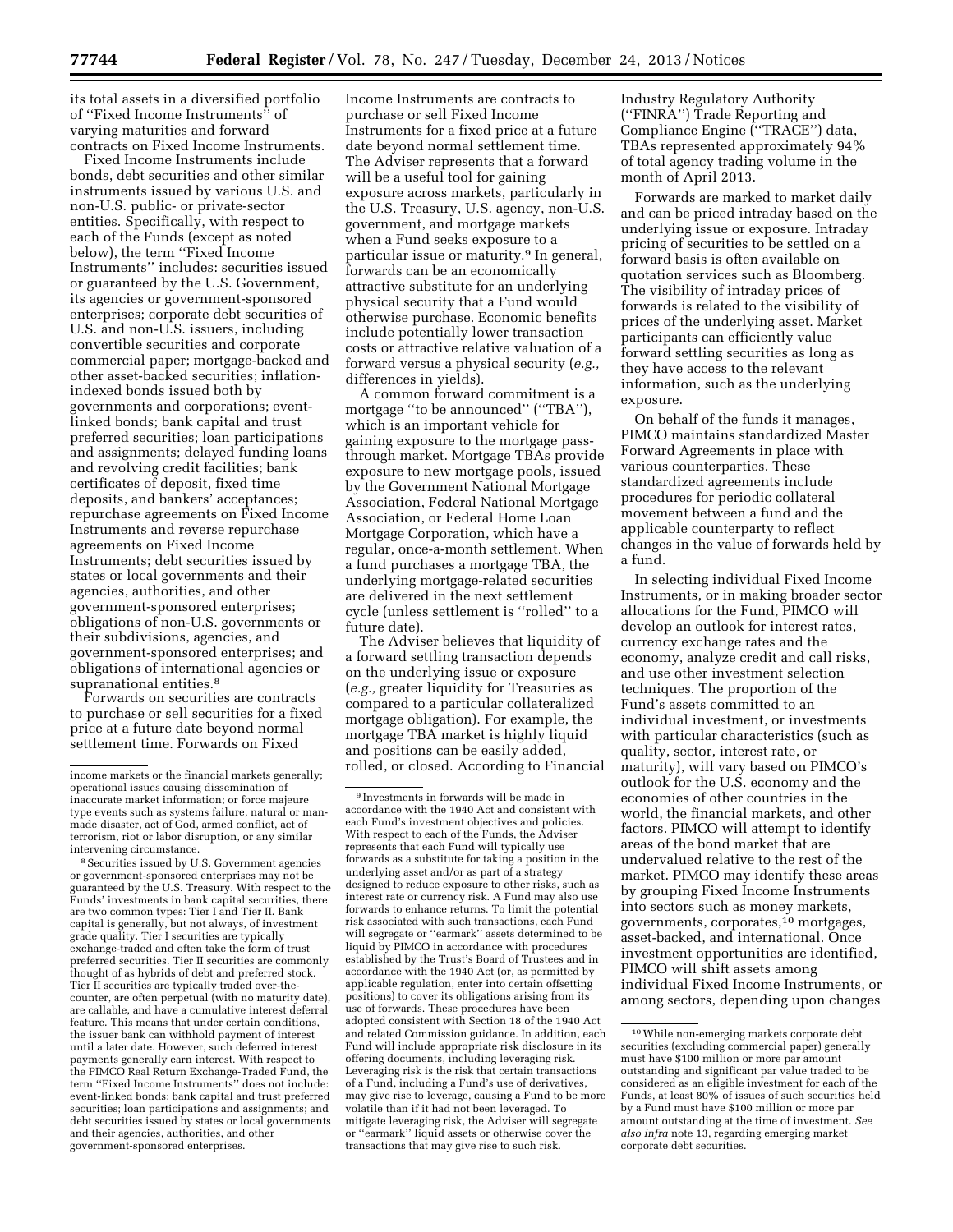in relative valuations, credit spreads, and other factors.

In managing the Fund, PIMCO may employ both a bottom-up and top-down approach to investment selection. PIMCO's bottom-up value investment style will attempt to identify Fixed Income Instruments or sectors that are undervalued by the market in comparison to PIMCO's own determination of value. Using a topdown value investment style, PIMCO also will consider various qualitative and quantitative factors relating to the U.S. and non-U.S. economies and financial markets. These factors may include the outlook and projected growth of various sectors, projected growth trends in the U.S. and non-U.S. economies, forecasts for interest rates and the relationship between short- and long-term interest rates (yield curve), relative valuation levels in the financial markets and various segments within those markets, information relating to business cycles, borrowing needs and the cost of capital, political trends data relating to trade balances, and labor information. PIMCO has the flexibility to reallocate the Fund's assets among individual investments or sectors based on its ongoing analyses.

The average portfolio duration of the Fund normally will vary from three to eight years, based on PIMCO's forecast for interest rates.<sup>11</sup> The Fund may invest in both investment grade debt securities and high yield debt securities (''junk bonds''), subject to a maximum of 10% of its total assets in debt securities rated below B by Moody's Investors Service, Inc. (''Moody's''), or equivalently rated by Standard & Poor's Rating Services (''S&P'') or Fitch, Inc. (''Fitch''), or, if unrated, determined by PIMCO to be of comparable quality.12 The Fund may invest in securities and instruments that are economically tied to emerging

12PIMCO utilizes sophisticated proprietary techniques in its creditworthiness analysis of unrated securities similar to the processes utilized by Moody's, S&P, and Fitch in their respective analyses of rated securities. For example, in making a ''comparable quality'' determination for an unrated security, PIMCO may evaluate the likelihood of payment by the obligor, the nature and provisions of the debt obligation, and/or the protection afforded by, and relative position of, the debt obligation in the event of bankruptcy, reorganization, or other arrangement under laws affecting creditors' rights. Upon consideration of these and other factors, PIMCO may determine that an unrated security is of comparable quality to rated securities in which the Fund may invest consistent with the Fund's credit quality guidelines described above.

market countries.13 The Fund may invest in securities and instruments denominated in foreign currencies and in U.S. dollar-denominated securities or instruments of foreign issuers. Subject to the Fund's investment limitations relating to high yield debt securities generally, the Fund may invest up to 20% of its assets in mortgage-backed securities or in other asset-backed securities, although this 20% limitation does not apply to securities issued or guaranteed by Federal agencies and/or U.S. government sponsored instrumentalities.

The Fund's portfolio or the Fund's broad-based securities market index (as defined in Form N–1A) will include a minimum of 13 non-affiliated issuers (excluding a portfolio or broad-based securities market index consisting entirely of exempted securities).14 The Fund may purchase or sell securities on a when-issued, delayed delivery, or forward commitment basis and may engage in short sales.15 The Fund may, without limitation, seek to obtain market exposure to the securities in which it invests by entering into a series of purchase and sale contracts or by using other investment techniques (such as buy backs or dollar rolls). The ''total return'' sought by the Fund will consist of income earned on the Fund's investments, plus capital appreciation, if any, which generally arises from decreases in interest rates, foreign currency appreciation, or improving credit fundamentals for a particular sector or security.

14The Fund's broad-based securities market index will be identified in a future amendment to the Registration Statement following the Fund's first full calendar year of performance.

15Each of the Funds may make short sales of securities to: offset potential declines in long positions in similar securities; to increase the flexibility of the Fund; for investment return; and as part of a risk arbitrage strategy.

### *PIMCO Low Duration Exchange-Traded Fund*

The Fund's investment objective will be to seek maximum total return, consistent with preservation of capital and prudent investment management. The Fund will seek to achieve its investment objective by investing under normal circumstances at least 65% of its total assets in a diversified portfolio of Fixed Income Instruments of varying maturities and forward contracts on such Fixed Income Instruments.16 The average portfolio duration of the Fund normally will vary from one to three years based on PIMCO's forecast for interest rates. In selecting individual Fixed Income Instruments, or in making broader sector allocations for the Fund, PIMCO will develop an outlook for interest rates, currency exchange rates and the economy, analyze credit and call risks, and use other investment selection techniques.

The Fund will invest primarily in investment grade debt securities, but may invest up to 10% of its total assets in high yield debt securities rated B to Ba by Moody's, or equivalently rated by S&P or Fitch, or, if unrated, determined by PIMCO to be of comparable quality.17 The Fund may invest up to 30% of its total assets in securities and instruments denominated in foreign currencies, and may invest beyond this limit in U.S. dollar-denominated securities and instruments of foreign issuers, subject to the Fund's investment limitations relating to particular asset classes set forth herein. The Fund may invest up to 10% of its total assets in securities and instruments that are economically tied to emerging market countries, subject to the Fund's investment limitations relating to particular asset classes set forth herein.18 The Fund will normally limit its foreign currency exposure (from non-U.S. dollar-denominated securities or currencies) to 20% of its total assets.

The Fund's portfolio or the Fund's broad-based securities market index (as defined in Form N–1A) will include a minimum of 13 non-affiliated issuers (excluding a portfolio or broad-based securities market index consisting entirely of exempted securities).<sup>19</sup> Subject to the Fund's 10% investment limitations relating to high yield debt securities, the Fund may invest up to 20% of its assets in mortgage-backed securities or in other asset-backed

<sup>11</sup> Duration is a measure used to determine the sensitivity of a security's price to changes in interest rates. The longer a security's duration, the more sensitive it will be to changes in interest rates.

<sup>13</sup>PIMCO will have broad discretion to identify countries that it considers to qualify as emerging markets. In making investments in emerging market securities, the Fund will emphasize those countries with relatively low gross national product per capita and with the potential for rapid economic growth. Emerging market countries are generally located in Asia, Africa, the Middle East, Latin America, and Eastern Europe. PIMCO will select the country and currency composition based on its evaluation of relative interest rates, inflation rates, exchange rates, monetary and fiscal policies, trade and current account balances, legal and political developments, and any other specific factors it believes to be relevant. While emerging markets corporate debt securities (excluding commercial paper) generally must have \$200 million or more par amount outstanding and significant par value traded to be considered as an eligible investment for each of the Funds, at least 80% of issues of such securities held by a Fund must have \$200 million or more par amount outstanding at the time of investment.

<sup>16</sup>*See supra* discussion regarding forwards.

<sup>17</sup>*See supra* note 12.

<sup>18</sup>*See supra* note 13.

<sup>19</sup>The Fund's broad-based securities market index will be identified in a future amendment to the Registration Statement following the Fund's first full calendar year of performance.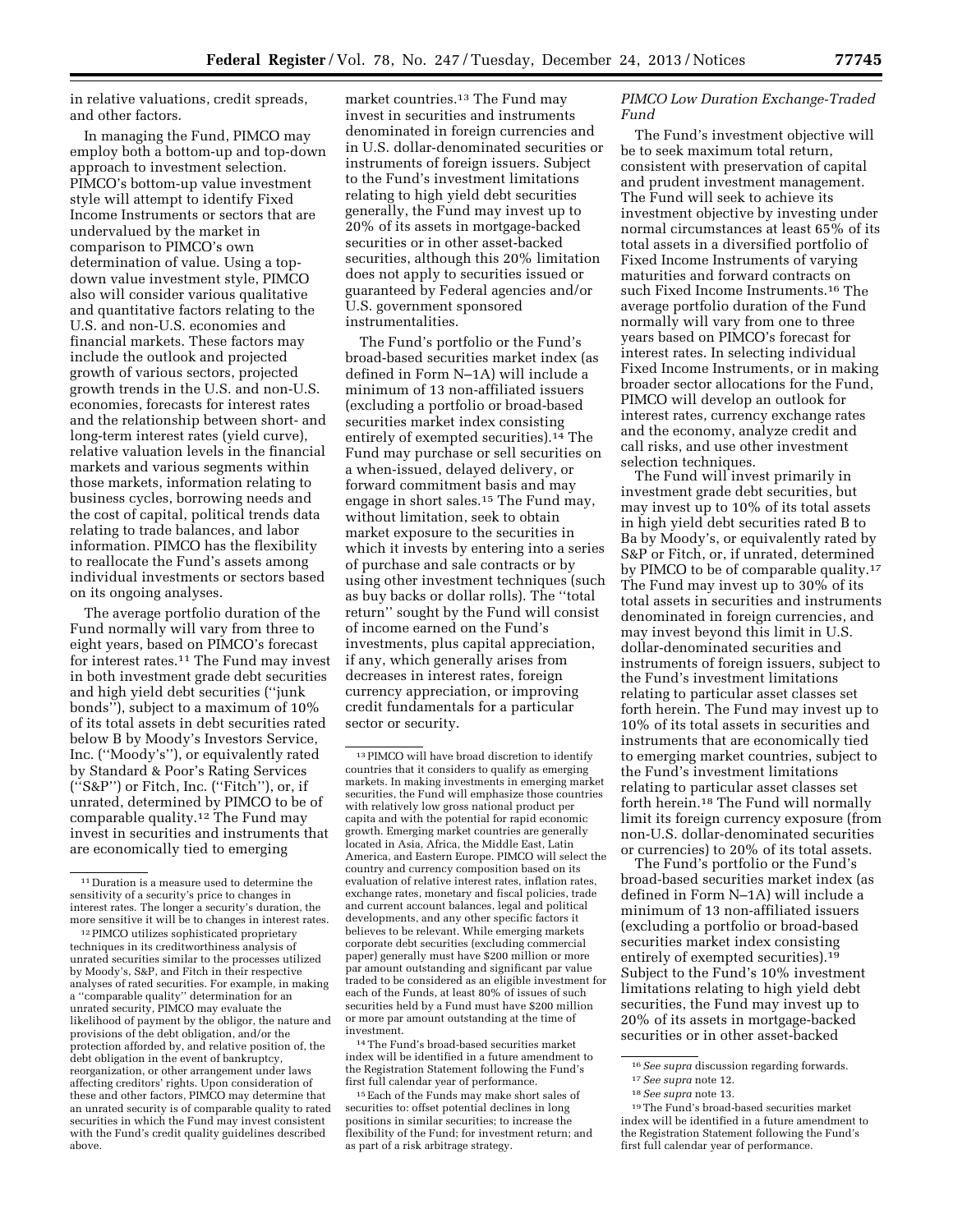securities, although this 20% limitation does not apply to securities issued or guaranteed by Federal agencies and/or U.S. government sponsored instrumentalities. The Fund may purchase or sell securities on a whenissued, delayed delivery, or forward commitment basis and may engage in short sales.20 The Fund may, without limitation, seek to obtain market exposure to the securities in which it invests by entering into a series of purchase and sale contracts or by using other investment techniques (such as buy backs or dollar rolls). The ''total return'' sought by the Fund will consist of income earned on the Fund's investments, plus capital appreciation, if any, which generally arises from decreases in interest rates, foreign currency appreciation, or improving credit fundamentals for a particular sector or security.

## *PIMCO Real Return Exchange-Traded Fund*

The Fund's investment objective will be to seek maximum real return, consistent with preservation of capital and prudent investment management. The Fund will seek its investment objective by investing under normal circumstances at least 80% of its net assets in inflation-indexed bonds of varying maturities issued by U.S. and non-U.S. governments, their agencies or instrumentalities, and corporations, and forward contracts on such Fixed Income Instruments.21 Assets not invested in inflation-indexed bonds may be invested in other types of Fixed Income Instruments. Inflation-indexed bonds are fixed income securities that are structured to provide protection against inflation. The value of the bond's principal or the interest income paid on the bond is adjusted to track changes in an official inflation measure. The U.S. Treasury uses the Consumer Price Index for Urban Consumers as the inflation measure. Inflation-indexed bonds issued by a foreign government are generally adjusted to reflect a comparable inflation index, calculated by that government. ''Real return'' equals total return less the estimated cost of inflation, which is typically measured by the change in an official inflation measure.

Because market convention for bonds is to use nominal yields to measure duration, duration for real return bonds, which are based on real yields, are converted to nominal durations through a conversion factor. The resulting nominal duration typically can range

from 20% and 90% of the respective real duration. All security holdings will be measured in effective (nominal) duration terms.22 The effective duration of the Fund normally will vary within three years (plus or minus) of the effective portfolio duration of the securities comprising the Barclays Capital U.S. TIPS Index, as calculated by PIMCO, which as of January 31, 2013, as converted, was 6.16 years.

The Fund will invest primarily in investment grade debt securities, but may invest up to 10% of its total assets in high yield debt securities rated B to Ba by Moody's, or equivalently rated by S&P or Fitch, or, if unrated, determined by PIMCO to be of comparable quality.<sup>23</sup>

The Fund also may invest up to 30% of its total assets in securities denominated in foreign currencies, and may invest beyond this limit in U.S. dollar-denominated securities of foreign issuers, subject to the Fund's investment limitations relating to particular asset classes set forth herein. The Fund may invest up to 10% of its total assets in securities and instruments that are economically tied to emerging market countries, subject to the Fund's investment limitations relating to particular asset classes set forth herein.24 The Fund will normally limit its foreign currency exposure (from non-U.S. dollar-denominated securities or currencies) to 20% of its total assets.

The Fund's portfolio or the Fund's broad-based securities market index (as defined in Form N–1A) will include a minimum of 13 non-affiliated issuers (excluding a portfolio or broad-based securities market index consisting entirely of exempted securities).25 Subject to the Fund's 10% investment limitations relating to high yield debt securities, the Fund may invest up to 20% of its assets in mortgage-backed securities or in other asset-backed securities, although this 20% limitation does not apply to securities issued or guaranteed by Federal agencies and/or U.S. government sponsored instrumentalities. The Fund may purchase or sell securities on a whenissued, delayed delivery, or forward commitment basis and may engage in

short sales.26 The Fund may, without limitation, seek to obtain market exposure to the securities in which it invests by entering into a series of purchase and sale contracts or by using other investment techniques (such as buy backs or dollar rolls).

## *Other Portfolio Holdings*

If PIMCO believes that economic or market conditions are unfavorable to investors, PIMCO may temporarily invest up to 100% of a Fund's assets in certain defensive strategies, including holding a substantial portion of a Fund's assets in cash, cash equivalents, or other highly rated short-term securities, including securities issued or guaranteed by the U.S. government, its agencies, or instrumentalities, and affiliated money market and/or shortterm bond funds.

While the debt securities in which the Funds primarily intend to invest are expected to consist of Fixed Income Instruments, as described above, the Funds may invest their respective remaining net assets in other securities and financial instruments, as described below.

Each of the Funds may engage in foreign currency transactions through forward currency contracts. A forward foreign currency exchange contract, which involves an obligation to purchase or sell a specific currency at a future date at a price set at the time of the contract, reduces the Fund's exposure to changes in the value of the currency it will deliver and increases its exposure to changes in the value of the currency it will receive for the duration of the contract. A Fund's investments in foreign currency forwards will be subject to the limit on a Fund's foreign currency exposure. For each of the PIMCO Low Duration Exchange-Traded Fund and PIMCO Real Return Exchange-Traded Fund, foreign currency exposure will not exceed 20% of the Fund's total assets. There is no limit on the PIMCO Diversified Income Fund's foreign currency exposure.

The Funds may invest in equity securities. The Funds will invest only in U.S. and non-U.S. equity securities that trade in markets that are members of the Intermarket Surveillance Group (''ISG''), which includes all U.S. national securities exchanges and certain foreign exchanges, or are parties to a comprehensive surveillance sharing agreement with the Exchange. The Funds each may invest up to 10% of its total assets in preferred stock,

<sup>20</sup>*See supra* note 15.

<sup>21</sup>*See supra* discussion regarding forwards.

 $\rm ^{22}$  Effective duration takes into account that for certain bonds expected cash flows will fluctuate as interest rates change and is defined in nominal yield terms, which is market convention for most bond investors and managers. The effective duration of the Barclays Capital U.S. TIPS Index (referenced below) will be calculated using the same conversion factors as the Fund.

<sup>23</sup>*See supra* note 12.

<sup>24</sup>*See supra* note 13.

<sup>25</sup>The Fund's broad-based securities market index will be identified in a future amendment to the Registration Statement following the Fund's first full calendar year of performance. 26*See supra* note 15.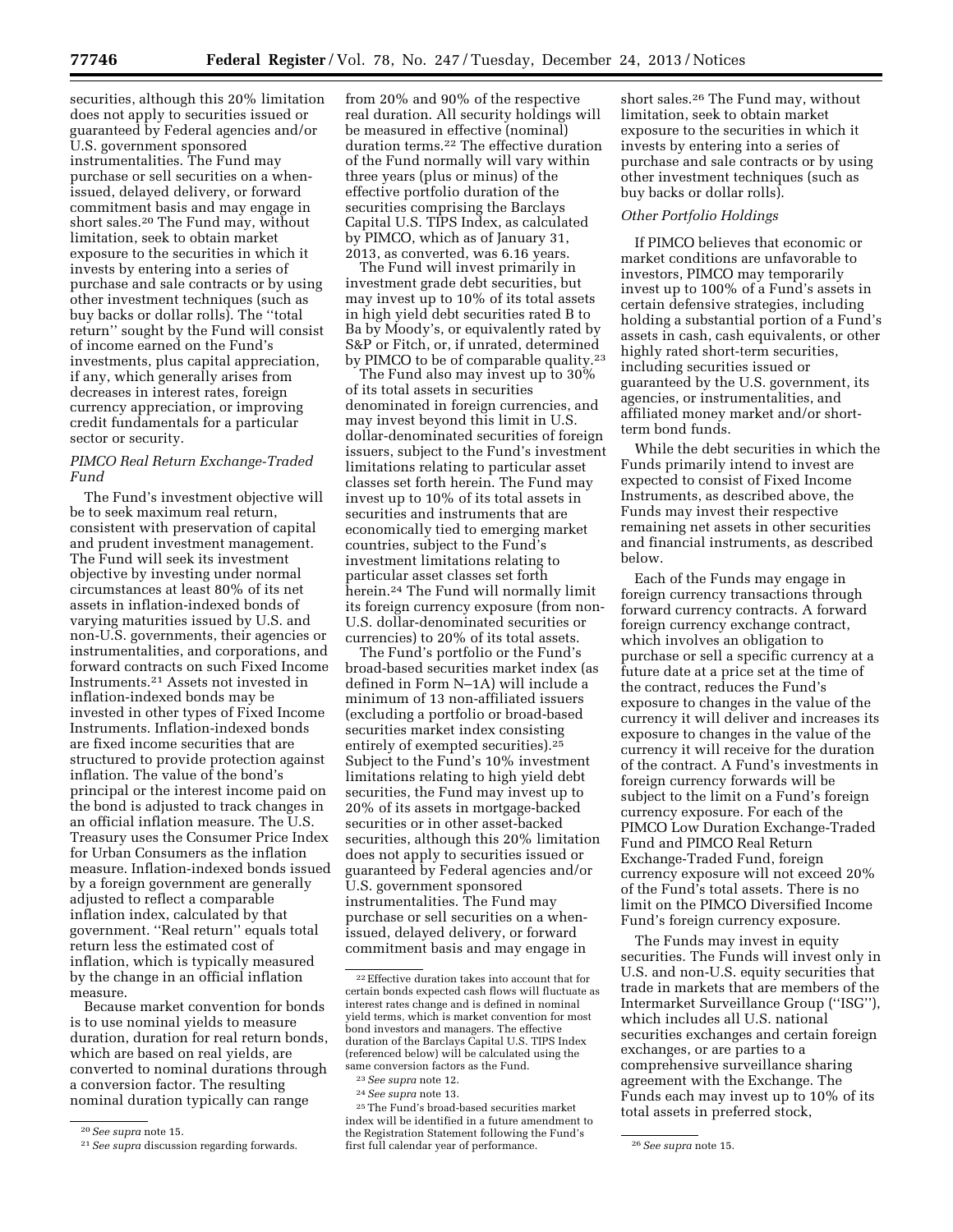convertible securities,27 and other equity-related securities.

The Funds may invest in, to the extent permitted by Section 12(d)(1) of the 1940 Act and rules thereunder, other affiliated and unaffiliated funds, such as open-end or closed-end management investment companies, including other exchange-traded funds.

Each Fund may hold up to an aggregate amount of 15% of its respective net assets in illiquid securities (calculated at the time of investment), including Rule 144A securities deemed illiquid by the Adviser, consistent with Commission guidance.28 The Funds will monitor their portfolio liquidity on an ongoing basis to determine whether, in light of current circumstances, an adequate level of liquidity is being maintained, and will consider taking appropriate steps in order to maintain adequate liquidity if, through a change in values, net assets, or other circumstances, more than 15% of a Fund's net assets are held in illiquid securities. Illiquid securities include securities subject to contractual or other restrictions on resale and other instruments that lack readily available markets as determined in accordance with Commission staff guidance.

#### *Investment Limitations*

The Funds will be subject to the following investment limitations:

The Funds may not concentrate their investments in a particular industry, as that term is used in the 1940 Act, and as interpreted, modified, or otherwise permitted by regulatory authority having jurisdiction from time to time.

With respect to the PIMCO Diversified Income Exchange-Traded Fund and PIMCO Low Duration Exchange-Traded Fund, the Funds may not, with respect to 75% of each Fund's total assets, purchase the securities of any issuer, except securities issued or guaranteed by the U.S. government or any of its agencies or instrumentalities, if, as a result (i) more than 5% of a Fund's total assets would be invested in the

securities of that issuer, or (ii) a Fund would hold more than 10% of the outstanding voting securities of that issuer. For purposes of this restriction, each state and each separate political subdivision, agency, authority, or instrumentality of such state, each multi-state agency or authority, and each guarantor, if any, will be treated as separate issuers of municipal bonds. The PIMCO Real Return Exchange-Traded Fund will be non-diversified, which means that it may invest its assets in a smaller number of issuers than a diversified fund.

Each Fund intends to qualify annually and elect to be treated as a regulated investment company under Subchapter M of the Internal Revenue Code.

The Funds will not invest in options contracts, futures contracts, or swap agreements.

Additional information regarding the Trust, the Funds, and the Shares, including investment strategies, risks, net asset value (''NAV'') calculation, creation and redemption procedures, fees, portfolio holdings, disclosure policies, distributions and taxes is included in the Notice and the Registration Statement, as applicable.29

## **III. Discussion and Commission's Findings**

The Commission has carefully reviewed the proposed rule change and finds that it is consistent with the requirements of Section 6 of the Act 30 and the rules and regulations thereunder applicable to a national securities exchange.<sup>31</sup> In particular, the Commission finds that the proposal is consistent with Section 6(b)(5) of the Act,32 which requires, among other things, that the Exchange's rules be designed to prevent fraudulent and manipulative acts and practices, to promote just and equitable principles of trade, to foster cooperation and coordination with persons engaged in facilitating transactions in securities, to remove impediments to, and perfect the mechanism of, a free and open market and a national market system, and, in general, to protect investors and the public interest. The Commission notes that the Funds and the Shares must comply with the requirements of NYSE Arca Equities Rule 8.600 to be listed and traded on the Exchange.

The Commission finds that the proposal to list and trade the Shares on the Exchange is consistent with Section  $11A(a)(1)(C)(iii)$  of the Act,<sup>33</sup> which sets forth Congress' finding that it is in the public interest and appropriate for the protection of investors and the maintenance of fair and orderly markets to assure the availability to brokers, dealers, and investors of information with respect to quotations for, and transactions in, securities. Quotation and last-sale information for the Shares of each Fund will be available via the Consolidated Tape Association (''CTA'') high-speed line. In addition, the Portfolio Indicative Value (''PIV''), as defined in NYSE Arca Equities Rule 8.600(c)(3), for each Fund will be widely disseminated by one or more major market data vendors at least every 15 seconds during the Exchange's Core Trading Session.<sup>34</sup> On each business day, before commencement of trading in Shares in the Core Trading Session (9:30 a.m., E.T. to 4:00 p.m., E.T.) on the Exchange, each Fund will disclose on the Trust's Web site the Disclosed Portfolio, as defined in NYSE Arca Equities Rule 8.600(c)(2), that will form the basis for a Fund's calculation of NAV at the end of the business day.35 The NAV of each Fund's Shares will be determined as of the close of regular trading (normally 4:00 p.m., E.T.) on each day the Exchange is open. In addition, information regarding market price and trading volume of the Shares will be continually available on a realtime basis throughout the day on brokers' computer screens and other electronic services, and information regarding the previous day's closing price and trading volume information for the Shares will be published daily in the financial section of newspapers. The Trust's Web site will include a form of the prospectus for the Funds and additional data relating to NAV and other applicable quantitative information. Intra-day and closing price information regarding equity securities traded on a national securities exchange, including common stocks,

34According to the Exchange, several major market data vendors display or make widely available PIVs taken from CTA or other data feeds.

35On a daily basis, each Fund will disclose for each portfolio security and other financial instrument of a Fund the following information: ticker symbol (if applicable), name of security and financial instrument, number of shares, if applicable, and dollar value of securities and financial instruments held in the portfolio, and percentage weighting of the security and financial instrument in the portfolio. Each Fund's disclosure of forward positions will include information that market participants can use to value these positions intraday, and this information may include tickers or other identifiers, or the underlying asset or index. The Web site information will be publicly available at no charge.

<sup>27</sup>A convertible security is a bond, debenture, note, preferred stock, or other security that entitles the holder to acquire common stock or other equity securities of the same or a different issuer. A convertible security generally entitles the holder to receive interest paid or accrued until the convertible security matures or is redeemed, converted, or exchanged.

<sup>28</sup> In reaching liquidity decisions, the Adviser may consider the following factors: the frequency of trades and quotes for the security; the number of dealers wishing to purchase or sell the security and the number of other potential purchasers; dealer undertakings to make a market in the security; and the nature of the security and the nature of the marketplace in which it trades (*e.g.,* the time needed to dispose of the security, the method of soliciting offers, and the mechanics of transfer).

<sup>29</sup>*See supra* notes 4 and 5, respectively.

<sup>30</sup> 15 U.S.C. 78f.

<sup>31</sup> In approving this proposed rule change, the Commission has considered the proposed rule's impact on efficiency, competition, and capital formation. *See* 15 U.S.C. 78c(f). 32 15 U.S.C. 78f(b)(5).

<sup>33</sup> 15 U.S.C. 78k–1(a)(1)(C)(iii).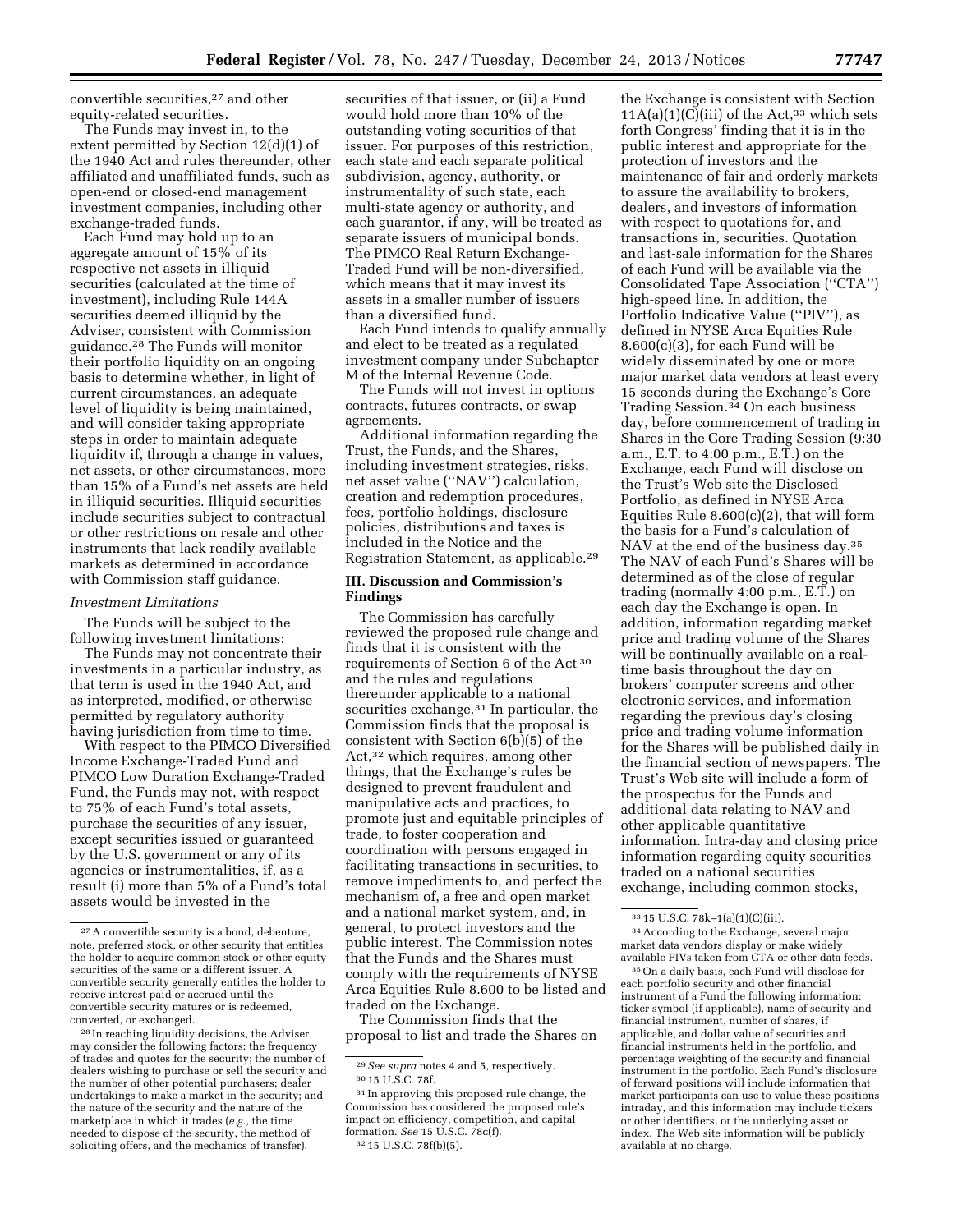preferred stocks, securities convertible into stocks, closed-end funds, exchange traded funds, and other equity-related securities, will be available from the exchange on which such securities are traded. Price information regarding nonexchange-traded open-end or closed-end management investment companies will be available from major market data vendors. Intra-day and closing price information regarding Fixed Income Instruments also will be available from major market data vendors. Price information relating to forwards will be available from major market data vendors. Further, a basket composition file, which will include the security names and quantities of securities required to be delivered in exchange for a Fund's Shares, together with estimates and actual cash components, will be publicly disseminated daily prior to the opening of the New York Stock Exchange via the National Securities Clearing Corporation. The basket will represent one ''Creation Unit'' of the Fund.

The Commission further believes that the proposal to list and trade the Shares is reasonably designed to promote fair disclosure of information that may be necessary to price the Shares appropriately and to prevent trading when a reasonable degree of transparency cannot be assured. The Commission notes that the Exchange will obtain a representation from the issuer of the Shares for each Fund that the NAV per Share will be calculated daily and that the NAV and the Disclosed Portfolio will be made available to all market participants at the same time.36 In addition, the Exchange will halt trading in the Shares under the specific circumstances set forth in NYSE Arca Equities Rule 8.600(d)(2)(D), and may halt trading in the Shares if trading is not occurring in the securities or the financial instruments constituting the Disclosed Portfolio of a Fund, or if other unusual conditions or circumstances detrimental to the maintenance of a fair and orderly market are present.37 The Exchange will consider the suspension of trading in or removal from listing of the Shares if the PIV is no longer calculated or available or the Disclosed Portfolio is not made available to all market participants at

the same time.38 The Exchange represents that the Adviser is affiliated with a broker-dealer and has implemented a fire wall with respect to its broker-dealer affiliate regarding access to information concerning the composition and/or changes to a portfolio.39 The Commission notes that the Adviser's personnel who make decisions on a Fund's portfolio composition must be subject to procedures designed to prevent the use and dissemination of material, nonpublic information regarding a Fund's portfolio.40 Further, the Commission notes that the Reporting Authority that provides the Disclosed Portfolio must implement and maintain, or be subject to, procedures designed to prevent the use and dissemination of material, nonpublic information regarding the actual components of a portfolio.41 The Exchange states that it has a general policy prohibiting the distribution of material, non-public information by its employees. The Commission also notes that, with respect to equity securities, the Funds will invest only in U.S. and non-U.S. equity securities that trade in markets that are members of the ISG, which includes all U.S. national securities exchanges and certain foreign exchanges, or are parties to a comprehensive surveillance sharing agreement with the Exchange.

The Exchange further represents that the Shares are deemed to be equity securities, thus rendering trading in the Shares subject to the Exchange's

40*See* Commentary .06 to NYSE Arca Equities Rule 8.600.

41*See* NYSE Arca Equities Rule 8.600(d)(2)(B)(ii).

existing rules governing the trading of equity securities. In support of this proposal, the Exchange has made representations, including:

(1) The Shares will conform to the initial and continued listing criteria under NYSE Arca Equities Rule 8.600.

(2) The Exchange has appropriate rules to facilitate transactions in the Shares during all trading sessions.

(3) The Exchange has in place surveillance procedures that are adequate to properly monitor trading in the Shares in all trading sessions and to deter and detect violations of Exchange rules and applicable federal securities laws.

(4) FINRA, on behalf of the Exchange, will communicate as needed regarding trading in the Shares and exchangetraded securities held by the Funds with other markets and other entities that are members of the ISG, and FINRA, on behalf of the Exchange, may obtain trading information regarding trading in the Shares and exchange-traded securities held by the Funds from such markets and other entities. In addition, the Exchange may obtain information regarding trading in the Shares and exchange-traded securities held by the Funds from markets and other entities that are members of ISG or with which the Exchange has in place a comprehensive surveillance sharing agreement. In addition, FINRA, on behalf of the Exchange, is able to access, as needed, trade information for certain Fixed Income Instruments reported to TRACE. The Funds will invest only in U.S. and non-U.S. equity securities that trade in markets that are members of the ISG. The Exchange would be able to obtain surveillance information via ISG from other exchanges that are members of ISG or with which the Exchange has entered into a comprehensive surveillance sharing agreement.

(5) Prior to the commencement of trading, the Exchange will inform its Equity Trading Permit (''ETP'') Holders in an Information Bulletin (''Bulletin'') of the special characteristics and risks associated with trading the Shares. Specifically, the Bulletin will discuss the following: (a) The procedures for purchases and redemptions of Shares in Creation Unit aggregations (and that Shares are not individually redeemable); (b) NYSE Arca Equities Rule 9.2(a), which imposes a duty of due diligence on its ETP Holders to learn the essential facts relating to every customer prior to trading the Shares; (c) the risks involved in trading the Shares during the Opening and Late Trading Sessions when an updated PIV will not be calculated or publicly disseminated; (d) how information regarding the PIV is

<sup>36</sup>*See* NYSE Arca Equities Rule 8.600(d)(1)(B). <sup>37</sup> With respect to trading halts, the Exchange may consider all relevant factors in exercising its discretion to halt or suspend trading in the Shares of a Fund. Trading in Shares of a Fund will be halted if the circuit breaker parameters in NYSE Arca Equities Rule 7.12 have been reached. Trading also may be halted because of market conditions or for reasons that, in the view of the Exchange, make trading in the Shares inadvisable.

<sup>38</sup>*See* NYSE Arca Equities Rule 8.600(d)(2)(C)(ii). 39*See supra* note 6 and accompanying text. The Commission notes that an investment adviser to an open-end fund is required to be registered under the Investment Advisers Act of 1940 (''Advisers Act''). As a result, the Adviser and its related personnel are subject to the provisions of Rule 204A–1 under the Advisers Act relating to codes of ethics. This Rule requires investment advisers to adopt a code of ethics that reflects the fiduciary nature of the relationship to clients as well as compliance with other applicable securities laws. Accordingly, procedures designed to prevent the communication and misuse of non-public information by an investment adviser must be consistent with Rule 204A–1 under the Advisers Act. In addition, Rule 206(4)–7 under the Advisers Act makes it unlawful for an investment adviser to provide investment advice to clients unless such investment adviser has (i) adopted and implemented written policies and procedures reasonably designed to prevent violation, by the investment adviser and its supervised persons, of the Advisers Act and the Commission rules adopted thereunder; (ii) implemented, at a minimum, an annual review regarding the adequacy of the policies and procedures established pursuant to subparagraph (i) above and the effectiveness of their implementation; and (iii) designated an individual (who is a supervised person) responsible for administering the policies and procedures adopted under subparagraph (i) above.